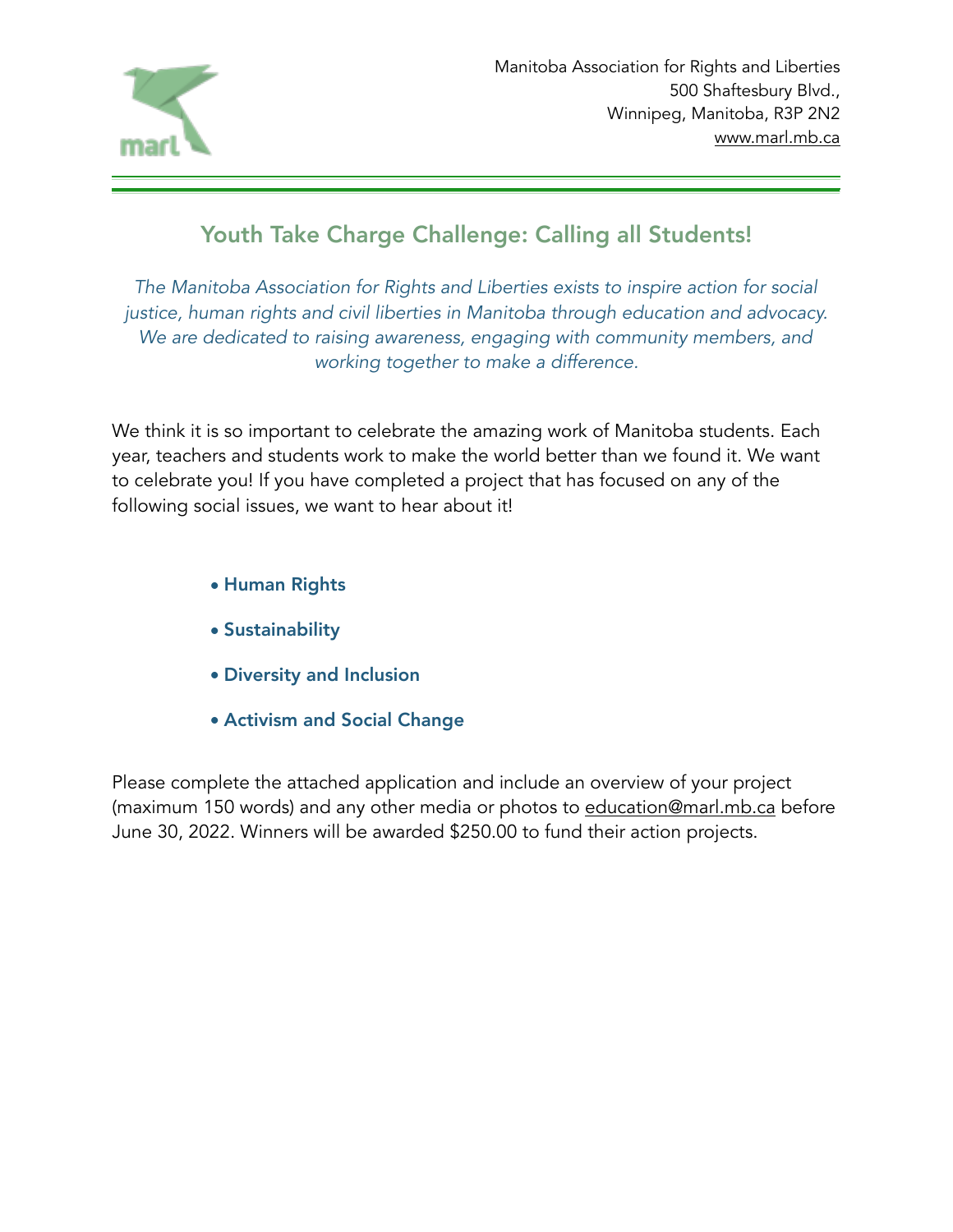

## Youth Take Charge: Application

| Grade: <u>Andrea Andrew American American American American American American American American American American<br/>American American American American American American American American American American American American Am</u> |  |  |
|------------------------------------------------------------------------------------------------------------------------------------------------------------------------------------------------------------------------------------------|--|--|
| School:<br><u> 1989 - John Stein, mars and de Branch and de Branch and de Branch and de Branch and de Branch and de Branch an</u>                                                                                                        |  |  |
| Title of Project:                                                                                                                                                                                                                        |  |  |

Overview of Project (max. 150 words)

Goals of Project (max. 75 words)